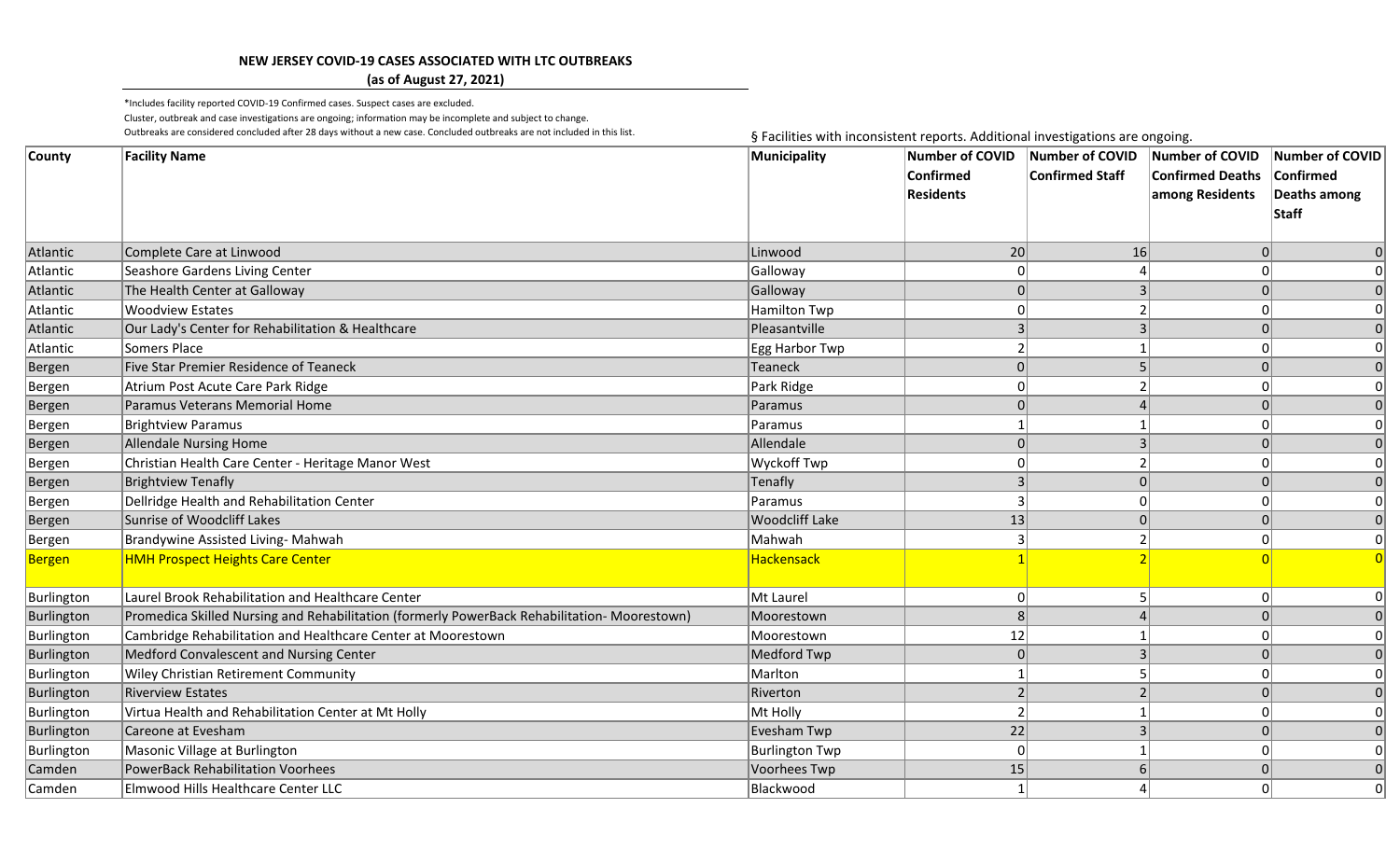| County     | <b>Facility Name</b>                                                        | Municipality         | <b>Number of COVID</b> | Number of COVID        | Number of COVID         | Number of COVID |
|------------|-----------------------------------------------------------------------------|----------------------|------------------------|------------------------|-------------------------|-----------------|
|            |                                                                             |                      | <b>Confirmed</b>       | <b>Confirmed Staff</b> | <b>Confirmed Deaths</b> | Confirmed       |
|            |                                                                             |                      | <b>Residents</b>       |                        | among Residents         | Deaths among    |
|            |                                                                             |                      |                        |                        |                         | <b>Staff</b>    |
| Camden     | ST. MARY'S CENTER FOR REHABILITATION & HEALTHCARE                           | Cherry Hill          | $\overline{0}$         | $6 \mid$               |                         |                 |
| Camden     | Complete Care at Kresson View (Formerly Kresson View Center)                | Voorhees Township    |                        |                        |                         |                 |
| Camden     | <b>Voorhees Pediatric Facility</b>                                          | Voorhees Twp         |                        |                        |                         |                 |
| Camden     | Complete Care at Voorhees (formerly Voorhees Center)                        | Voorhees Twp         |                        |                        |                         |                 |
| Camden     | <b>Riverfront Rehabilitation Health Center</b>                              | Pennsauken           |                        |                        |                         |                 |
| Camden     | Lions Gate Continuing Care Retirement Community                             | Voorhees Twp         |                        |                        |                         |                 |
| Camden     | Voorhees Care and Rehabilitation Center (formerly The Pines at Voorhees)    | Voorhees Twp         | 0                      |                        |                         |                 |
| Camden     | Majestic Center for Rehab and Sub-Acute Care                                | Camden               | 0                      |                        |                         |                 |
| Camden     | Laurel Manor Health Care Center                                             | Stratford            | 8                      |                        |                         |                 |
| Cape May   | North Cape Center                                                           | Cape May             |                        |                        |                         |                 |
| Cape May   | Complete Care at Court house (formerly Genesis Court House Center)          | Middle Township      | 8                      |                        |                         |                 |
| Cape May   | Oceana Rehabilitation and Nursing Center                                    | Middle Twp           |                        |                        |                         |                 |
| Cape May   | United Methodist Communities The Shores AL                                  | Ocean City           |                        |                        |                         |                 |
| Cape May   | Complete Care at Victoria Commons*                                          | Lower Township       | $\overline{0}$         |                        |                         |                 |
| Cape May   | Pelican Point Post Acute Nursing & Rehabilitation (formerly Victoria Manor) | Lower Township       | 0                      |                        |                         |                 |
| Cape May   | Crest Haven Nursing and Rehabilitation                                      | Middle Twp           | 3                      |                        |                         |                 |
| Cumberland | Genesis Healthcare Millville Center                                         | Millville            | $\Omega$               |                        |                         |                 |
| Cumberland | South Jersey Extended Care                                                  | Bridgeton            |                        |                        |                         |                 |
| Cumberland | Veterans Memorial Home at Vineland                                          | Vineland             | 0                      | 10                     |                         |                 |
| Cumberland | Bishop McCarthy Center for Rehabilitation and Healthcare                    | Vineland             | 24                     | 11                     |                         |                 |
| Cumberland | Lincoln Specialty Care Center                                               | Vineland             |                        |                        |                         |                 |
| Essex      | Arbor Glen Center                                                           | Cedar Grove          |                        |                        |                         |                 |
| Essex      | Little Nursing Home                                                         | Montclair            |                        |                        |                         |                 |
| Essex      | Montclair Manor                                                             | Montclair            |                        |                        |                         |                 |
| Essex      | Job Haines Home                                                             | Bloomfield           |                        |                        |                         |                 |
| Essex      | <b>Winchester Gardens</b>                                                   | Maplewood            |                        |                        |                         |                 |
| Gloucester | The Landing of Washington Square                                            | Mantua               | $\Omega$               |                        |                         |                 |
| Gloucester | <b>Cardinal Village</b>                                                     | Sewell               | 3                      | $\mathbf{z}$           | 0                       | υ               |
| Gloucester | Advanced Subacute Rehabilitation Center                                     | Mantua               | 0                      |                        |                         | $\mathbf 0$     |
| Gloucester | United Methodist Communities at Pitman                                      | Pitman               |                        |                        |                         | 0               |
| Gloucester | ManorCare West Deptford                                                     | <b>West Deptford</b> |                        |                        |                         | $\Omega$        |
| Gloucester | Spring Hills Post Acute Woodbury                                            | Woodbury             | 6                      | 3                      |                         | 0               |
| Gloucester | Jefferson Health Care Center                                                | Mantua               | $\overline{2}$         | $\overline{0}$         |                         | 0               |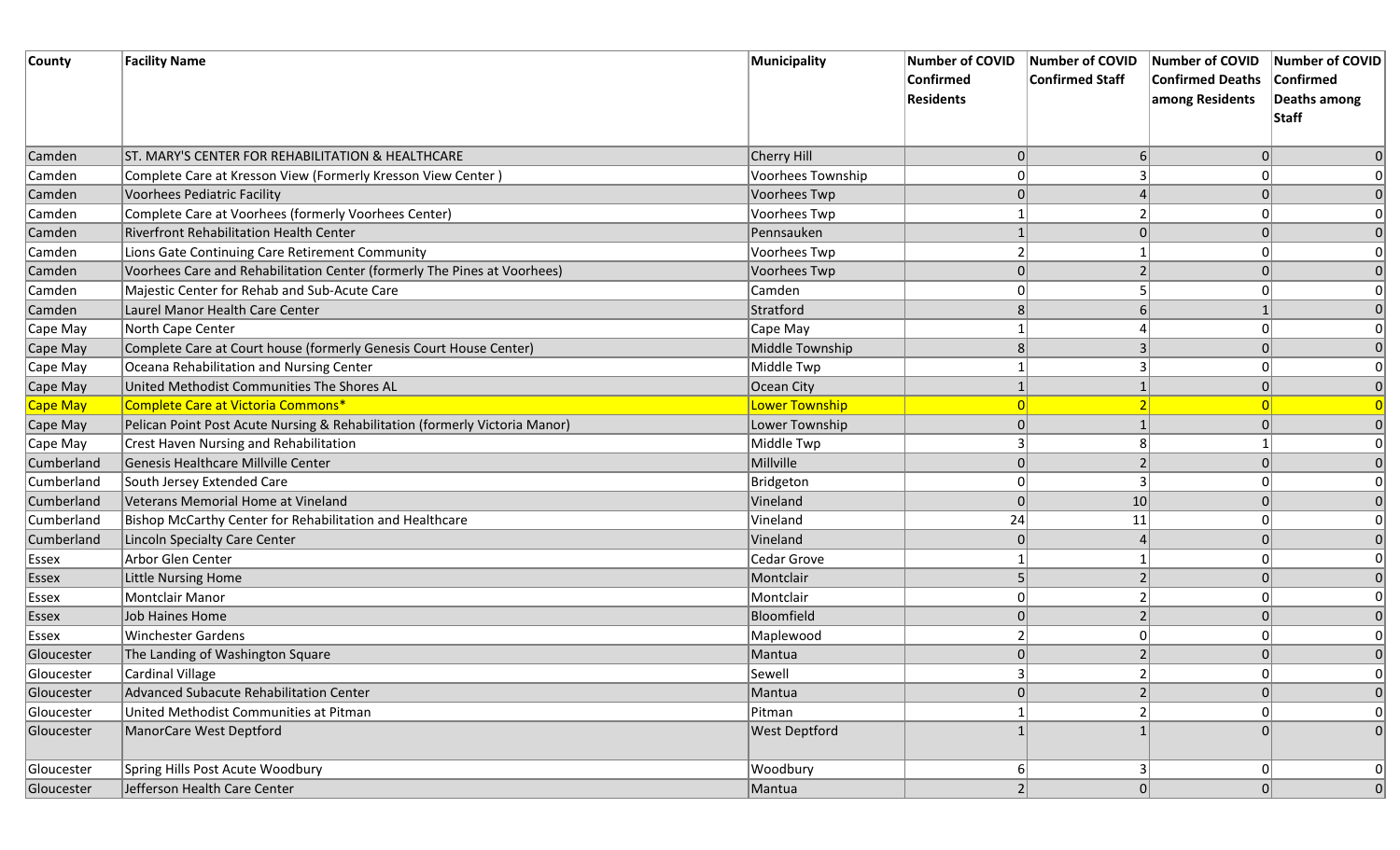| County     | <b>Facility Name</b>                                     | Municipality          | <b>Number of COVID</b> | Number of COVID        | Number of COVID Number of COVID |              |
|------------|----------------------------------------------------------|-----------------------|------------------------|------------------------|---------------------------------|--------------|
|            |                                                          |                       | <b>Confirmed</b>       | <b>Confirmed Staff</b> | <b>Confirmed Deaths</b>         | Confirmed    |
|            |                                                          |                       | <b>Residents</b>       |                        | among Residents                 | Deaths among |
|            |                                                          |                       |                        |                        |                                 | Staff        |
|            |                                                          |                       |                        |                        |                                 |              |
| Gloucester | Juniper Village at Williamstown                          | Monroe Twp            | 16                     |                        |                                 |              |
| Hudson     | ALARIS HEALTH AT BELGROVE                                | Kearny                |                        |                        |                                 |              |
| Hudson     | <b>ALARIS HEALTH AT THE FOUNTAINS</b>                    | Secaucus              |                        |                        |                                 |              |
| Hudson     | Hoboken University Medical Center Transitional Care Unit | Hoboken               |                        |                        |                                 |              |
| Hudson     | ALARIS HEALTH AT CASTLE HILL                             | <b>Union City</b>     |                        |                        |                                 |              |
| Hudson     | Manhattanview Healthcare Center                          | <b>Union City</b>     |                        |                        |                                 |              |
| Hudson     | The Harborage                                            | North Bergen          |                        |                        |                                 |              |
| Hudson     | HUDSONVIEW CENTER FOR REHABILITATION AND HEALTHCARE      | North Bergen          |                        |                        |                                 |              |
| Mercer     | Hamilton Continuing Care                                 | <b>Hamilton Twp</b>   |                        |                        |                                 |              |
| Mercer     | Water's Edge Healthcare and Rehabilitation Center        | Trenton               |                        |                        |                                 |              |
| Mercer     | Riverside Nursing And Rehabilitation Center              | Trenton               |                        |                        |                                 |              |
| Mercer     | <b>Meadow Lakes</b>                                      | East Windsor Twp      |                        | 13                     |                                 |              |
| Middlesex  | The Chelsea at Forsgate                                  | Monroe Twp            |                        |                        |                                 | 0            |
| Middlesex  | The Venetian Care & Rehabilitation Center                | South Amboy           |                        |                        |                                 |              |
| Middlesex  | <b>Brookdale Monroe</b>                                  | Monroe Twp            |                        |                        |                                 |              |
| Middlesex  | Roosevelt Care Center Old Bridge                         | Old Bridge            |                        |                        |                                 | 0            |
| Monmouth   | The Atrium at Navesink Harbor                            | <b>Red Bank</b>       |                        |                        |                                 |              |
| Monmouth   | Care One at King James                                   | Middletown            |                        |                        |                                 |              |
| Monmouth   | Sunrise Assisted Living - Wall                           | <b>Wall Twp</b>       |                        |                        |                                 |              |
| Monmouth   | Allegria at Ocean Grove                                  | Neptune Twp           |                        |                        |                                 | 0            |
| Monmouth   | Monmouth Crossing Assisted Living                        | Freehold Twp          | 0                      |                        |                                 |              |
| Monmouth   | <b>Tower Lodge Care Center*</b>                          | <b>Wall Twp</b>       |                        |                        |                                 |              |
| Monmouth   | Mattison Crossing                                        | Freehold Twp          |                        |                        |                                 | 0            |
| Monmouth   | Brandywine Living at The Sycamore                        | Shrewsbury Twp        | 6                      |                        |                                 |              |
| Monmouth   | <b>Allaire Rehab &amp; Nursing</b>                       | <b>Freehold Twp</b>   |                        |                        |                                 |              |
| Monmouth   | Wardell Gardens Nursing and Rehab at Tinton Falls        | Tinton Falls          |                        |                        |                                 |              |
| Monmouth   | Hackensack Meridian Nursing & Rehabilitation             | Shrewsbury Boro       |                        |                        |                                 | 0            |
| Monmouth   | Preferred Care at Wall                                   | Wall Twp              | 0                      |                        |                                 | 0            |
| Monmouth   | CareOne at Wall                                          | Wall Twp              | 12                     |                        |                                 | 0            |
| Morris     | Lincoln Park Care Center                                 | Lincoln Park          | 0                      |                        |                                 | 0            |
| Morris     | Care One at Morris Assisted Living                       | Parsippany-Troy Hills | 12                     |                        |                                 | 0            |
| Morris     | Care One at Hanover                                      | Hanover Twp           |                        |                        |                                 | 0            |
| Morris     | Chatham Hills Subacute Care Center                       | Chatham Twp           |                        |                        |                                 | 0            |
| Morris     | Heath Village                                            | Hackettstown-Morris-  |                        | $\mathbf{R}$           |                                 | 0            |